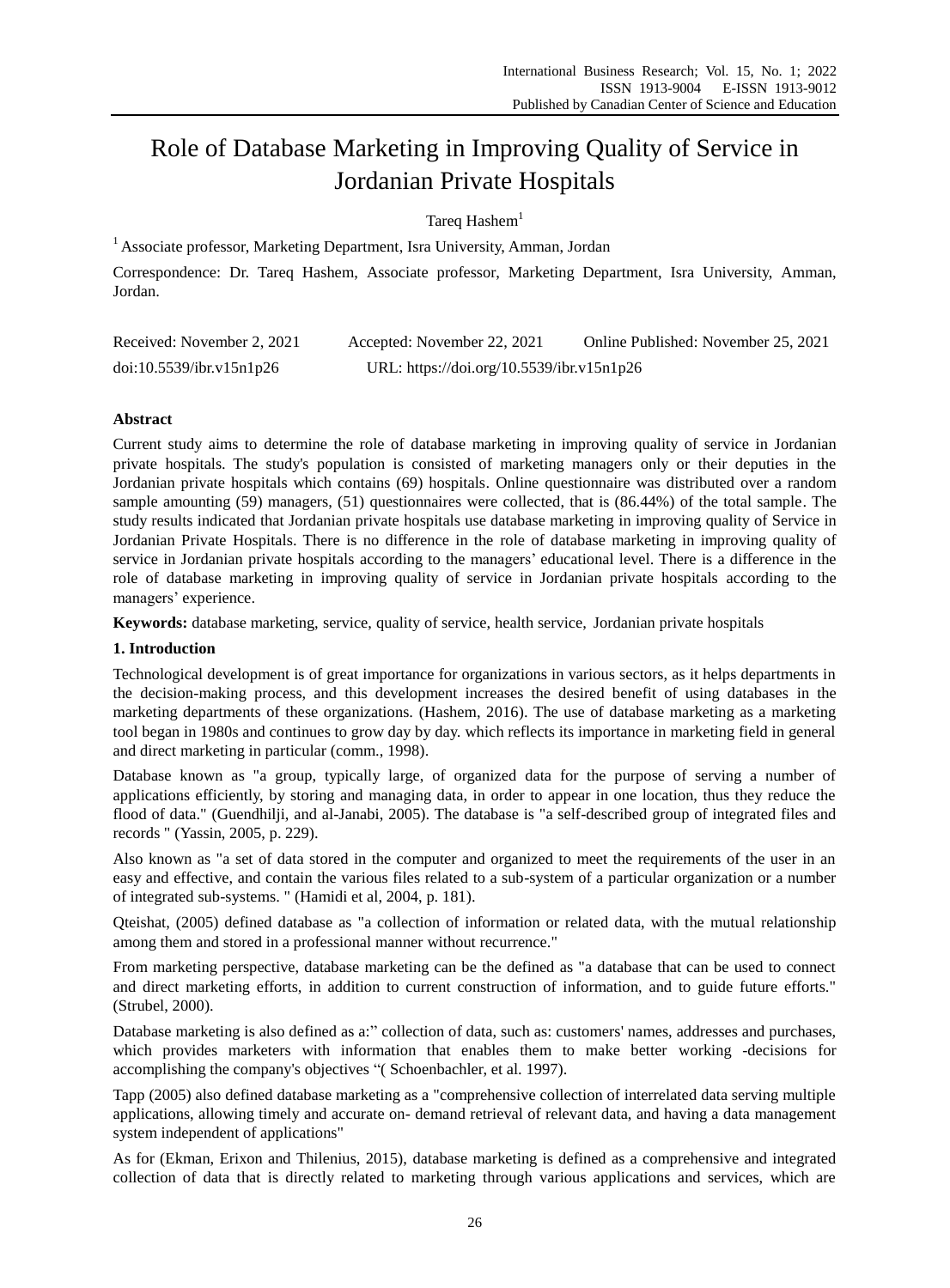accurate in nature and have an independent management system.

When we talk about database we should know that data are composed of numbers, records, symbols, and the like about real things, that may be gained from two sources: One is environmental sources and the second source is the records or reports kept on the activities of the firm itself .( EREN & ERDOGMUS, 2004)

Meanwhile, information is data that has been given meaning by way of relational connection. This "meaning" can be useful, but does not have to be. In computer parlance, a relational database makes information from the data stored within it. ( Ackoff, 1989)

In addition, the marketing database is the most important requirement in the field of e-marketing, as it is a set of procedures that are created through the data that are collected and retrieved and in its latest form capable of supporting the decision-making process within the company (Singh and Saini, 2016).

Marketing databases are among the basic tools that the marketer uses to reach customers, interact with them and know their purchasing behavior, in addition to retaining data related to them, which would support the purchasing power of the company's products and services and thus achieve a strong relationship between the company and the customer and ensure the continuity and perpetuation of this relationship (Kim et al. ., 2012).

The requirements for using database marketing can be summarized as follows:

- Availability of high moral character for the users of personal information.
- Provide work teams from different departments working effectively together in the utilization of data provided by the databases. (Brzezinski, 1999)
- Take advantage of the Internet in the development of the database marketing organization (O'Leary, et al, 2004)

Also, Pokorny (2013) indicated that the requirements of marketing databases are: the high morals enjoyed by the users of these systems. In addition, it is necessary to provide multiple and different work departments to work on these systems in order to avoid confusion between the information, and each department is responsible for the operations required of it.

Advantages of using database marketing:

- To reduce costs through the use of data provided by the databases in the investigation and activation of direct marketing. (Bean, 1997).
- To increase revenue by focusing on the preferences of customers in wide range of products (Bean, 1997).
- Provide full information for each customer. (Dawes & Worthington, 1996)
- Take quick decisions as a result of rapid access to information availability. (Dawes & Worthington, 1996).
- To reduce excess stocks of the product through the use of e-mail address of customers.
- The ability to arrange and organize information to contribute to the achievement of the objectives of the organization. (Parish, 1998).
- Provide information needed by marketers when they use the methods of direct marketing. (Friedman & Giladi, 2000)

The researcher should clarify the differences between database marketing and consumer relationship marketing, because of increased uncertainty and confusion between the two concepts, which recently led to the emergence of the need to clarify the differences between them (Hashem, 2012).

Table 1 illustrates these differences:

| Table 1. Differences between database marketing and relationship marketing |  |  |  |
|----------------------------------------------------------------------------|--|--|--|
|----------------------------------------------------------------------------|--|--|--|

| <b>CRM</b>                                                     | DM                                                            |
|----------------------------------------------------------------|---------------------------------------------------------------|
| - Depends on the development of technology, particularly the   | - Rely on existing technology with the need to adapt to their |
| achievement of its objectives                                  | objectives.                                                   |
| - Can provide information specific to each customer or         | - Can identify sectors or parts of the market through the     |
| potential customer                                             | reaction of the consumer.                                     |
| - Depends on creating personal relationships with customers    | - Expects consumer behavior and constantly acting on his      |
| and to contribute to the activation of responses.              | behavior.                                                     |
| - It is assumed that the consumer needs to a relationship with | - building relationships with the consumer when he was in     |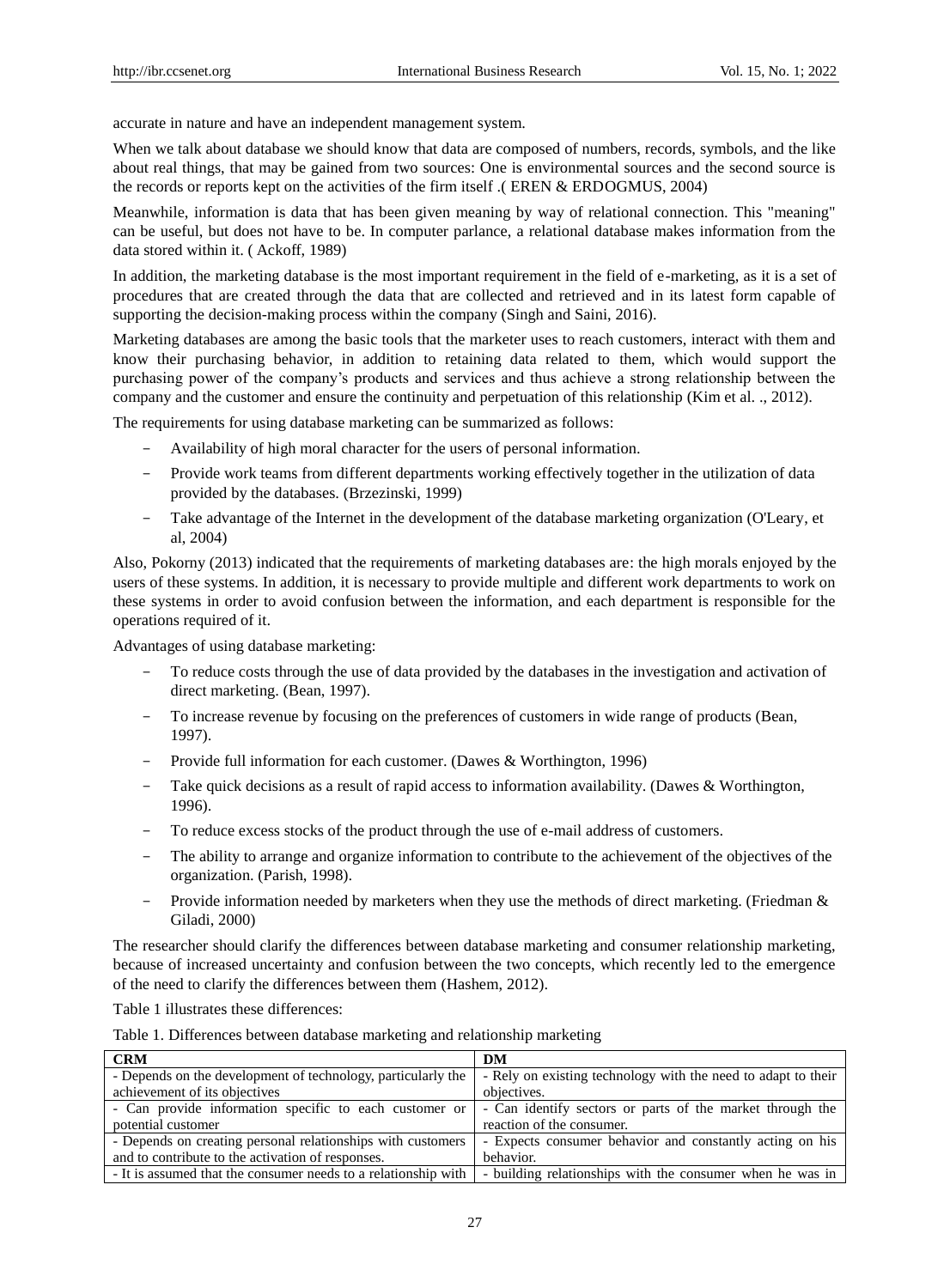| the                                                                        | sale.                                                                                  |
|----------------------------------------------------------------------------|----------------------------------------------------------------------------------------|
| company.                                                                   | DO1NU                                                                                  |
| Needs<br>start work.<br>and<br>$^{\rm fr}$<br>design<br>ne<br>a vear<br>τo | tormatıon.<br>providing<br>1n<br>the<br>عاصد<br>to<br>months<br>start<br>ŤΩ<br>$4 - n$ |

## (Mckim, 2002)

Hence, any organization uses these databases should focus on the provision of the following:

- Clarify the date of the latest purchase of the consumer.
- The size and the number of times of purchase.
- Thanking the consumer after each purchase.
- Send some gifts for customers with loyalty to the company.
- Provision of data through external sources.
- Storage of detailed data about the marketing campaigns of the organization. (Klopp, 2000, B.G, 1998, Parish, 1998, Kahan, 1998)

It is worth to mention that database marketing can be used as a strategy or a tactical approach, if it is considered on the basis of the strategy, these databases can only fit with organization's strategy, and tactic means that it can be removed by consumer groups and analysis of different qualities.

Tactical approach is most appropriate for organizations than strategic approach which is suitable only for organizations that have organized database marketing with a real guide for consumers. (Cooke, 1994)

## **2. Quality of Service**

Service quality is of great importance in organizations regardless of the sector in which they operate. To reach the required level of customer satisfaction, it is necessary to focus on improving the level of service quality provided (Hashem, 2018).

Hoffman and Bateson (2011) defined service quality as "a criterion for the degree to which the actual performance of the service matches the expectations of customers or the difference between the expectations of customers and their perception of the actual performance of the service." In this context, Lovelock and Wirtz (2004) it as containing different concepts and meanings according to the difference of customers, and how they perceive the quality of the service provided to them.

Many researchers have stressed the importance of service quality for the success of the organization, as it is necessary to monitor the quality of the service provided and work to measure it according to various scales such as the SERVQUAL scale and the SERVPERF scale (Hashem & Hamdan ,2017; Ajarmah et al., 2017; Hashem et al., 2018).

## **3. Study Significance**

The development in marketing along with great technology development in computer field and data processing, contributed in emergence of databases importance in all the epistemic fields, this importance was applied to database marketing in the various sectors. In spite of the importance of this issue, the studies handled it were limited to the Jordanian environment which lacks such types of studies which can be used to set out a structural base that can help in propounding the understanding of the database marketing in setting out the necessary foundations to use them efficiently in the Jordanian market.

The importance of this study stems from the following:

- 1- The study will contribute in developing the abilities of using database marketing in improving quality of service in Jordanian private hospitals.
- 2- The study is conducted in the light of shortage of similar studies in different sectors in Jordan.

# **4. The Study's Problem**

The importance of database marketing is increasing day by day regarding building relationships with patients. Despite the importance of improving the quality of the health service in hospitals, it has been noted that there are few previous studies related to the use of marketing databases in order to reach the target health service quality level. It has never been adequately studied before whether the role of database marketing has any influence in improving quality of service in Jordanian private hospitals.

The purpose of this study can be achieved through answering the following questions:

1- What is the role of database marketing in improving quality of service in Jordanian private hospitals?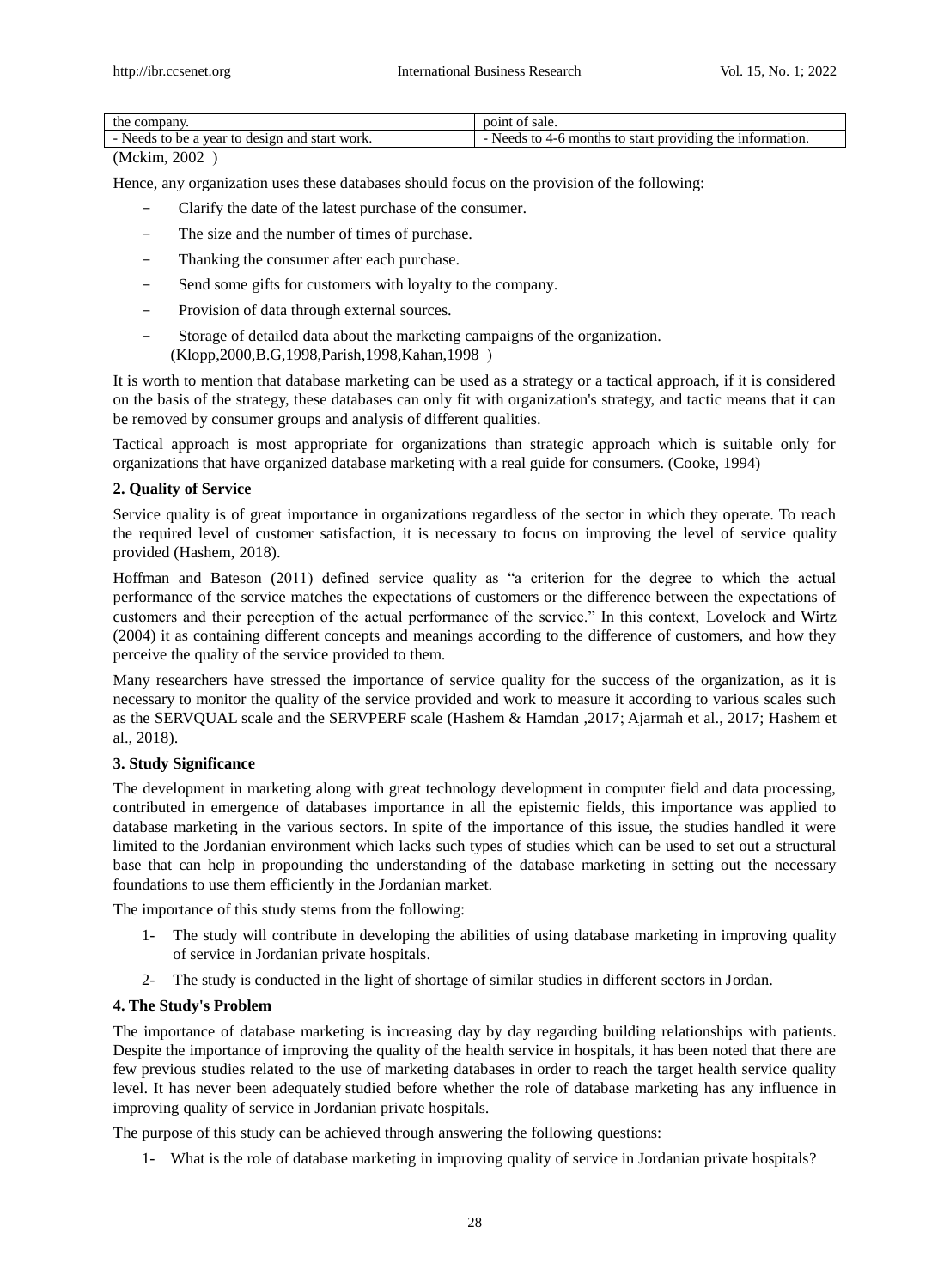2- Is the role of database marketing in improving quality of service in Jordanian private hospitals differ due to variation of (managers' educational level, managers' experience)?

## **5. Hypotheses**

**First hypothesis:** database marketing has an important role in improving quality of service in Jordanian private hospitals.

- **Second hypothesis:** There is no difference of the role of database marketing in improving quality of service in Jordanian private hospitals differ due to variation of managers' educational level.
- **Third hypothesis:** There is no difference in the role of database marketing in improving quality of service in Jordanian private hospitals differ due to variation of managers' experience.

#### **6. Methodology**

The researcher depended on the experimental methodology, and what follows it of deep analytical field study.

#### **a- Population:**

The study's population is consisted of marketing managers only or their deputies in the Jordanian private hospitals which contains (69) hospitals.

Following equation was used to define the sample size :

$$
no = \frac{z^2 p(1-p)}{e^2}
$$

$$
n = \frac{n\omega N}{n\omega + (N-1)}
$$

no :sample size without corrected factor

Z: confidence level (0.95)

e: sampling error (0.05)

P :probability (0.5)

N :population

- n: sample size with corrected factor
- (Berenson & Levine , 1992, p. 351)

Online questionnaire was distributed over a random sample amounting (59) managers , (51) questionnaires were collected , that is (86.44%) of the total sample.

## **b- Data collection Methods:**

- 1- Primary Data Collection: an online questionnaire was prepared and distributed over study's sample subjects in order to obtain the primary data necessary for the study.
- 2- Secondary Data Collection: books, and scientifically resources that are related to the study subject will be used

#### **7. Questionnaire Design**

An online questionnaire was developed after reviewing the literature review and previous studies from various references, which deal with the research topic.

The ' questionnaire consists of two parts. The first part attempts to collect general information. And the second part consists of all questions related to the objectives and hypothesis of the research.

#### **8. Validity and Reliability:**

#### **a. Validity:**

The questionnaire has been evaluated by instructors from the Jordanian universities. Their remarks and comments were taken into consideration.

#### **b. Reliability**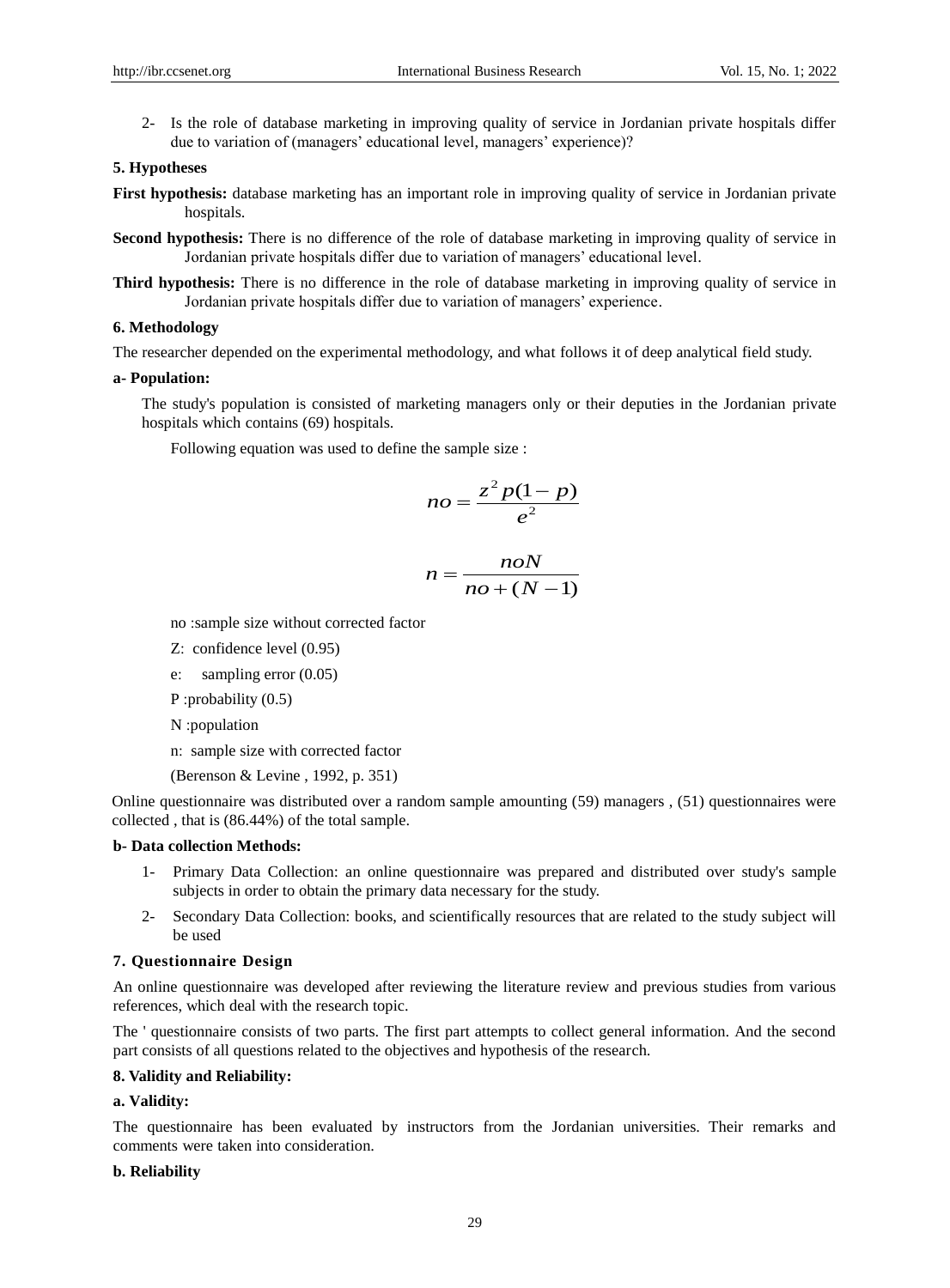Cronbanch Alpha was used to test the reliability of the scale and  $\alpha$  was (0.927) for questionnaire which is good because it is greater than accepted percent (0.60). (Malhotra, 2004, p.268)

## **Characteristics of the Sample:**

Table (2) shows the sample distribution according to the demographic variables. Figures show that the majority (68.6%) of the sample is males and only (31.4%) are females. Moreover, highest observations (35.3%) have age Less than 30 years. As far as the educational levels, the table show that (43) observations of the sample (84.3%) have Bachelor degree. Moreover, highest observations (33.3%) have age more than 15 years

| <b>Variable</b>         | <b>Frequency</b> | $\frac{0}{0}$ |
|-------------------------|------------------|---------------|
| Gender:                 |                  |               |
| Male                    | 35               | 68.6          |
| Female                  | 16               | 31.4          |
| Age                     |                  |               |
| Less than 30 years      | 18               | 35.3          |
| $30-40$ years           | 16               | 31.4          |
| $41-50$ years           | 11               | 21.6          |
| More than 50 years      | 6                | 11.8          |
| <b>Education level:</b> |                  |               |
| Bachelor (B.A)          | 43               | 84.3          |
| High studies            | 8                | 15.7          |
| <b>Experience</b>       |                  |               |
| Less than 5 years       | 15               | 29.4          |
| $5-10$ years            | 12               | 23.5          |
| $11-15$ years           |                  | 13.7          |
| More than 15 years      | 17               | 33.3          |

Table 2. Sample Distribution

#### **Statistical results:**

Mean and standard deviation were used to describe attitudes toward following questions:

Table 3. descriptive analysis for Role database marketing

|                                                                                   | Mean   | <b>STD. Deviation</b> |
|-----------------------------------------------------------------------------------|--------|-----------------------|
|                                                                                   |        |                       |
| 1. Staff are trained in the marketing department on the ethics of dealing with    | 3.9216 | 0.93473               |
| the data stored in databases                                                      |        |                       |
| 2. the hospital provides the latest technology to collect patient data, analysis  | 4.0000 | 0.89443               |
| and use it for patient service                                                    |        |                       |
| 3. Teamwork is provided from different departments working effectively            | 3.7059 | 0.87850               |
| together to take advantage of the data provided by the databases                  |        |                       |
| 4. the Internet is used in the development of the database marketing in the       | 4.2549 | 0.97659               |
| hospital                                                                          |        |                       |
| The data provided by the databases is used in the activation of direct<br>5.      | 4.0784 | 0.79607               |
| marketing.                                                                        |        |                       |
| databases contribute to accuracy in the process of conducting marketing<br>6.     | 4.0000 | 0.82462               |
| research                                                                          |        |                       |
| The hospital stores data about patient preferences and product<br>7.              | 3.9608 | 0.89355               |
| Attention is paid to provide full information on all consumer<br>8.               | 3.8824 | 1.01286               |
| 9. Databases help in the classification of information, including contributing to | 3.8039 | 0.84899               |
| the achievement of marketing objectives                                           |        |                       |
| technology used in the databases Is adapted with the marketing objectives<br>10.  | 3.6471 | 0.84436               |

It was found that there are positive attitudes toward questions mentioned in table (3) because their means are above mean of the scale (3), also a quick review of the result in table (3) reveals clearly that variables (4and 5) have the highest mean values in their variables which reflects high degree of positive attitudes toward those questions.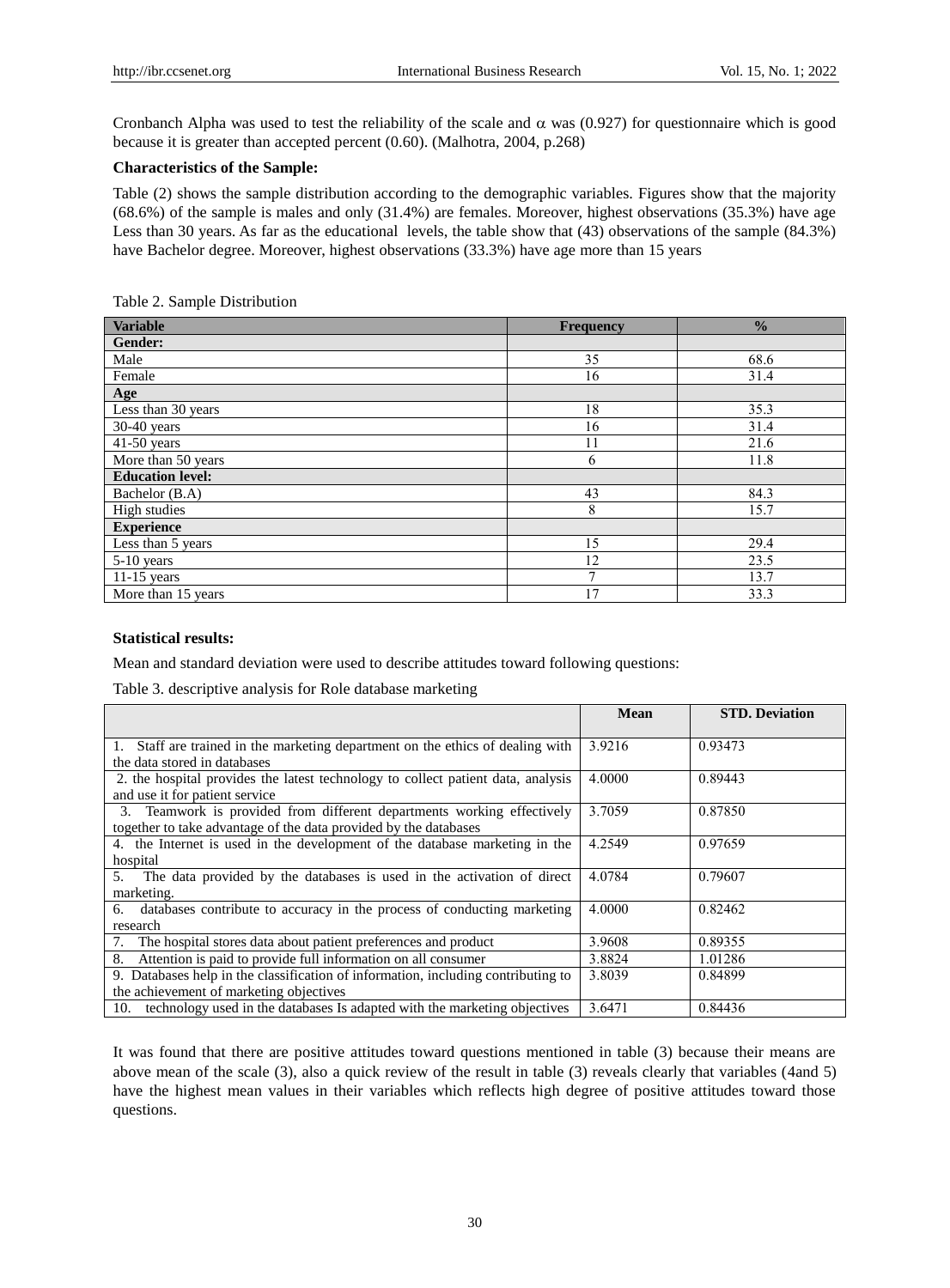|                                                                       | <b>Mean</b> | <b>STD. Deviation</b> |
|-----------------------------------------------------------------------|-------------|-----------------------|
| The hospital caters to the various needs of patients                  | 4.0196      | 0.92715               |
| There is an interest in improving the quality of the health service   | 3.9608      | 0.97900               |
| provided                                                              |             |                       |
| Changes in the needs and desires of patients are monitored and worked | 3.8431      | 0.88029               |
| to satisfy them                                                       |             |                       |
| Any obstacles to the process of providing health service are avoided  | 3.7255      | 0.91823               |

#### Table 4. descriptive analysis for service quality

It was found that there are positive attitudes toward questions mentioned in table (4) because their means are above mean of the scale (3)

## **Hypothesis Testing:**

**First hypothesis:** database marketing has an important role in improving quality of service in Jordanian private hospitals.

Table 5. Test of hypothesis (1)

| <b>Model Summary</b> |              |                |        |                          |                   |        |      |
|----------------------|--------------|----------------|--------|--------------------------|-------------------|--------|------|
|                      |              |                |        |                          | Std. Error of the |        |      |
| Model                | R            | R Square       |        | <b>Adjusted R Square</b> | Estimate          |        |      |
|                      | .770         | .592           |        | .584                     | .55599            |        |      |
|                      | <b>ANOVA</b> |                |        |                          |                   |        |      |
| Model                |              | Sum of Squares |        | df                       | Mean Square       |        | Sig. |
|                      | Regression   |                | 22.010 |                          | 22.010            | 71.200 | .000 |
|                      | Residual     |                | 15.147 | 49                       | .309              |        |      |
|                      | Total        |                | 37.157 | 50                       |                   |        |      |

| Coefficients |           |                                    |                         |              |                |      |  |
|--------------|-----------|------------------------------------|-------------------------|--------------|----------------|------|--|
|              |           |                                    |                         | Standardized |                |      |  |
|              |           | <b>Unstandardized Coefficients</b> |                         | Coefficients |                |      |  |
| Model        |           |                                    | Std. Error              | Beta         |                | Sig. |  |
|              | Constant) | $-.835$                            | .487                    |              | 1712<br>-1.713 | .093 |  |
|              | DM        | 1.017                              | $\cdot$ $\sim$<br>. 121 | .770         | 8.438          | .000 |  |

Linear Regression was used to test above hypothesis and it was found that calculated value of (t) is significant at (0.01) which means that database marketing has an important role in improving quality of service in Jordanian private hospitals. Also,  $r = 0.77$  reflects high level of relationship between the two variables.

**Second hypothesis:** There is no difference of the role of database marketing in improving quality of service in Jordanian private hospitals differ due to variation of managers' educational level.

#### Table 6. Test of hypothesis (2)

| <b>Tests of Between-Subjects Effects</b> |                                                 |    |             |        |      |  |
|------------------------------------------|-------------------------------------------------|----|-------------|--------|------|--|
|                                          | Type III Sum of                                 |    |             |        |      |  |
| Source                                   | Squares                                         | df | Mean Square | F      | Sig. |  |
| <b>Corrected Model</b>                   | $25.878$ <sup>a</sup>                           | 20 | 1.294       | 3.441  | .001 |  |
| Intercept                                | 19.236                                          |    | 19.236      | 51.164 | .000 |  |
| Education                                | .198                                            |    | .198        | .526   | .474 |  |
| DM                                       | 25.391                                          | 19 | 1.336       | 3.554  | .001 |  |
| Error                                    | 11.279                                          | 30 | .376        |        |      |  |
| Total                                    | 567.750                                         | 51 |             |        |      |  |
| <b>Corrected Total</b>                   | 37.157                                          | 50 |             |        |      |  |
|                                          | a. R Squared = .696 (Adjusted R Squared = .494) |    |             |        |      |  |

ANCOVA test was used to test above hypothesis and it was found that calculated value of (F= 0.526) is not significant at (0.05) which means that there is no difference of the role of database marketing in improving quality of service in Jordanian private hospitals differ due to variation of managers' educational level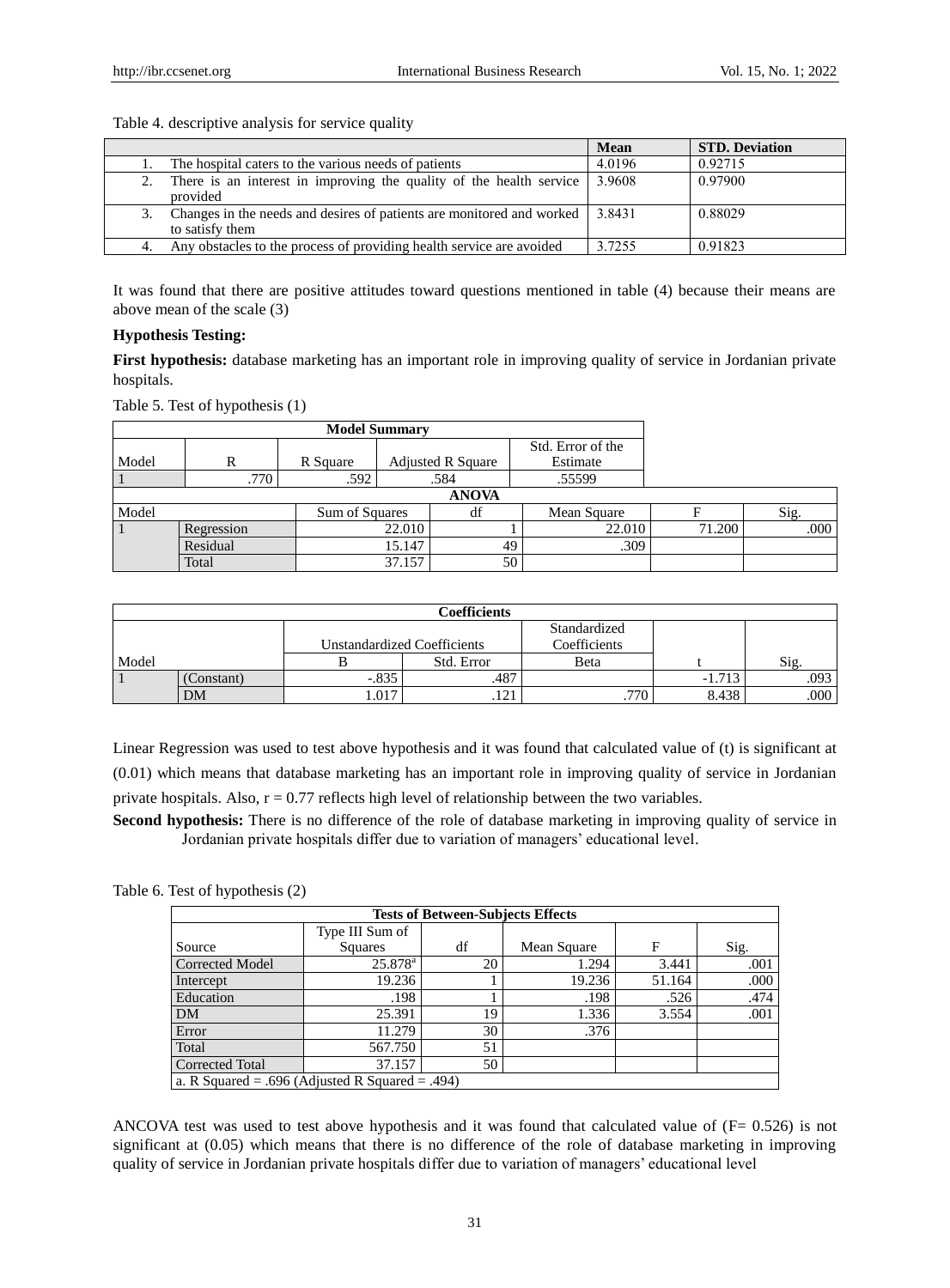**Third hypothesis:** There is no difference in the role of database marketing in improving quality of service in Jordanian private hospitals differ due to variation of managers' experience.

|                        | <b>Tests of Between-Subjects Effects</b> |    |             |        |      |  |
|------------------------|------------------------------------------|----|-------------|--------|------|--|
|                        | Type III Sum of                          |    |             |        |      |  |
| Source                 | Squares                                  | df | Mean Square | F      | Sig. |  |
| Corrected Model        | $25.816^a$                               | 20 | 1.291       | 3.415  | .001 |  |
| Intercept              | 30.786                                   |    | 30.786      | 81.439 | .000 |  |
| Experience             | .136                                     |    | .136        | .360   | .553 |  |
| <b>DM</b>              | 23.682                                   | 19 | 1.246       | 3.297  | .002 |  |
| Error                  | 11.341                                   | 30 | .378        |        |      |  |
| Total                  | 567.750                                  | 51 |             |        |      |  |
| <b>Corrected Total</b> | 37.157                                   | 50 |             |        |      |  |

Table 7. Test of hypothesis (3)

ANCOVA test was used to test above hypothesis and it was found that calculated value of  $(F= 0.553)$  is not significant at (0.05) which means that there is no difference of the role of database marketing in improving quality of service in Jordanian private hospitals differ due to variation of managers' experience

#### **8. Conclusions**

This study aimed to identify the impact of marketing databases on influencing the quality of service provided. It was found that marketing databases are the sum of data related to campaigns and marketing activities from plans, goals and data of customers and consumers that the company uses in managing, coordinating and implementing its marketing campaigns, with the aim of reaching the target audience. and manage the relationship with them. Proceeding from the link between marketing databases and customer and consumer information and data, the link between marketing databases and customer relationship management is a close link in it, given that both areas are concerned with one of the most important assets that contribute to raising the level of marketing performance and increasing its market share, which is "customers". This indicates the importance of maintaining lists of data related to patients and their complete data and its effective role in facilitating the access of marketers and marketing decision-makers to information, in addition to the administrative importance in terms of organization and saving time and effort on the part of marketers and the possibility of accessing feedback from patients in the event of any shortcoming or defect in the service.

Upon the above analysis the following results are concluded:

- 1) Database marketing has an important role in improving quality of service in Jordanian private hospitals.
- 2) There is a focus on providing high level of quality of service in Jordanian private hospitals
- 3) there is no difference of the role of database marketing in improving quality of service in Jordanian private hospitals differ due to variation of managers' experience.
- 4) there is no difference of the role of database marketing in improving quality of service in Jordanian private hospitals differ due to variation of managers' educational level.
- 5) The results show the importance of using database marketing in the Jordanian private hospitals

#### **9. Recommendations**

- 1) Private hospitals should work to keep up with developments in database marketing field, in the form which enables them to increase efficiency in the use of these rules to improve quality of service
- 2) Private hospitals should have an Interest in making use of information that is extracted from the database marketing in the design of their marketing strategies.
- 3) Private hospitals should Work to allocate a separate department regarding the rules of marketing data to increase the benefit from this system to improve the Jordanian Private hospitals, and the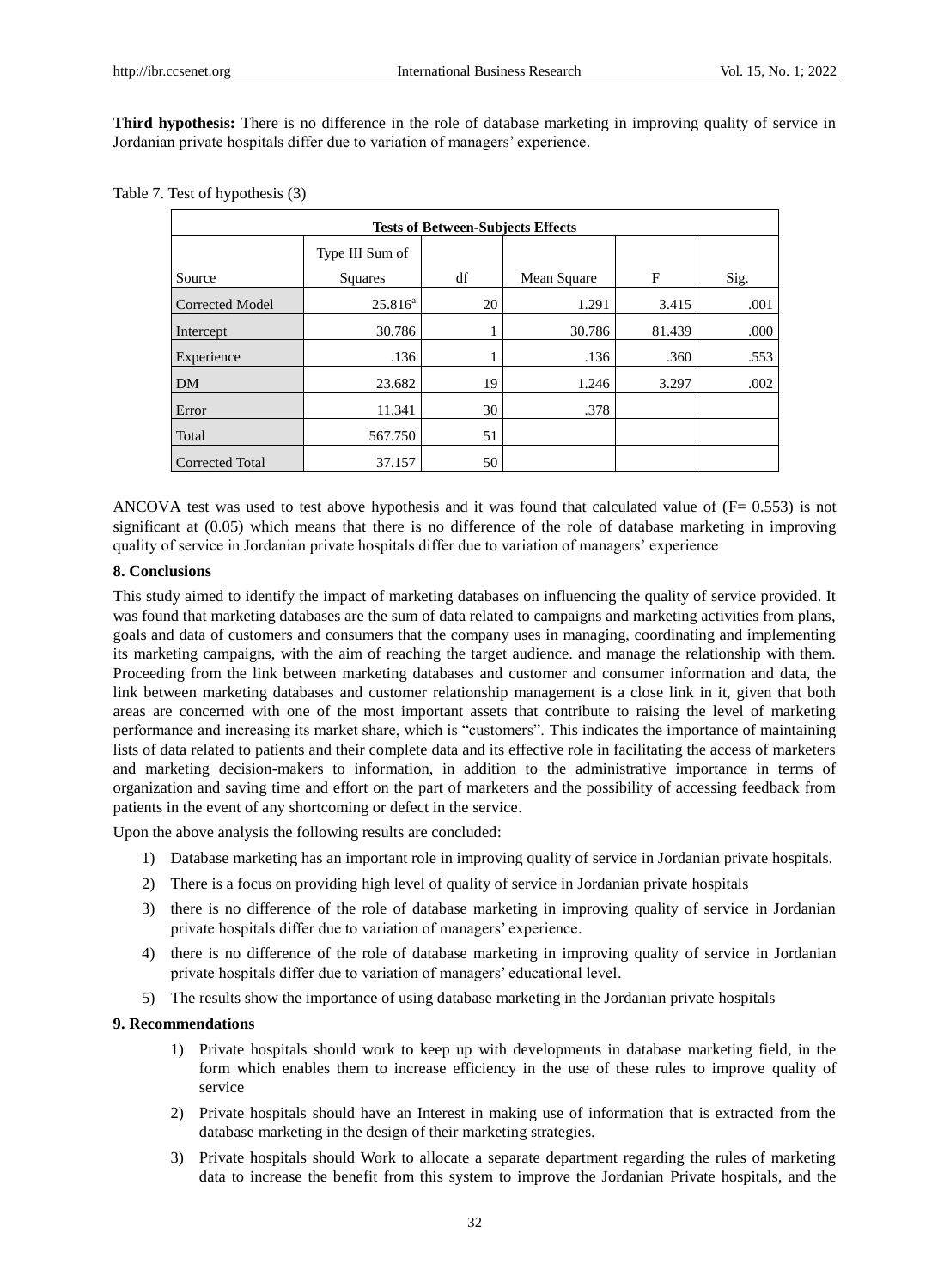need to involve the director of this department in the various strategic decisions related to the hospital.

- 4) Private hospitals should have an attention to the diversification of means of collecting data and information from the surrounding environment and to address weaknesses observed in this area.
- 5) Training staff is suggested in various departments on how to use database marketing in improving quality of service.
- 6) A centralized database should be used and where hospitals are providing them with accurate data they need from the surrounding environment.

#### **References**

Ackoff, R. L. (1989). From Data to Wisdom. *Journal of Applies Systems Analysis, 16,* 3-9.

- Ajarmah, B. S., Hashem, T. N., & Swies, R. J. (2017). The effect of 5Q model on patient's satisfaction in military hospitals in Jordan. *Int. J. Productivity and Quality Management, 20*(3), 273-290. https://doi.org/10.1504/IJPQM.2017.082634
- Bean, R. B. (1997). *Business - to - business database marketing: The future in now. (On - line).*
- Berenson, M., & Levine, D. (1992). *Basic Business statistics- concepts and applications.* New Jersey: Prentice Hall.
- Brzezinski, C. (1999). *Database marketing: Separating, fact from fiction*.
- Comm., A. (1998). *Developing an understanding of the use of marketing databases in Canadian Industry.* Master thesis, Carleton University.
- Cooke, S. (1994). *Database Marketing: Strategy or Tactical Tool, (on-line).* https://doi.org/10.1108/02634509410064150
- Dawes, J., & Worthington, S. (1996). Customer Information Systems and Competitive Advantage: a case study of a top ten building society. *International Journal of Bank Marketing, (on-line), 14*(4). https://doi.org/10.1108/02652329610119300
- Ekman, P., Erixon, C., & Thilenius, P. (2015). Information technology utilization for industrial marketing activities: the IT–marketing gap. *Journal of Business & Industrial Marketing*, 30(8), 926-938. https://doi.org/10.1108/JBIM-01-2014-0014
- Eren, E., & Erdogmus, I. (2004). Knowledge Management and Database Marketing Applications. *Dogus Üniversitesi Dergisi, 5*(1), 1-16. https://doi.org/10.31671/dogus.2019.302
- Friedman, H. H., & Gildi, K. (2000). Direct Marketing, Database Marketing and Relationship Marketing for the Accounting Practitioner. *National Public Accountant, (on-line), 45*(3).
- Guendhilji, A., & Janabi, A. (2005). *Administrative information systems and information technology.* Amman, Al Maseerah house for distribution and printing.
- Hamidi, N., Obeid, A., & al-Samarrai, S. (2004)*. Management Information Systems.* Amman: Dar Wael For Publication.
- Hashem, T. (2012). [The impact of customer relationship marketing on customers' satisfaction for the banking](https://www.researchgate.net/profile/Madalena-Pereira-2/publication/236587511_Colour_and_Young_People_Fashion/links/5ef49f52299bf15a2ea0b312/Colour-and-Young-People-Fashion.pdf#page=142)  [industry in Jordan.](https://www.researchgate.net/profile/Madalena-Pereira-2/publication/236587511_Colour_and_Young_People_Fashion/links/5ef49f52299bf15a2ea0b312/Colour-and-Young-People-Fashion.pdf#page=142) *International Journal of Management Cases, 14*(4), 142-153. https://doi.org/10.5848/APBJ.2012.00093
- Hashem, T. (2016). Commercial Banks Use of Decision Support System to Achieve Marketing Creativity. *International Review of Management and Business Research, 5*(3), 1059-1067.
- Hashem, T. (2018). The Flower of Service Concept and Its Influence on the Customer Satisfaction: Case Study of Jordanian Private Hospitals Sector. *International Journal of Business and Management, 13*(2), 122-137. https://doi.org/10.5539/ijbm.v13n2p122
- Hashem, T., & Hamdan, F. (2017). Measuring Service Quality Level In The Jordanian Telecommunication Sector From Its Customers' Perspective Using The Servperf Scale. *European Journal of Business And Social Sciences, 5*(12), 15-27.
- Hashem, T., Suleiman, S., Suleiman, A., & Suleiman, O. (2018). Exploring the Gap between the Perceived and Expected Quality Levels of the Health Care Services Provided by Jordanian Dental Clinics. *International Journal of Business and Economic Affairs (IJBEA), 3*(2), 64-72.